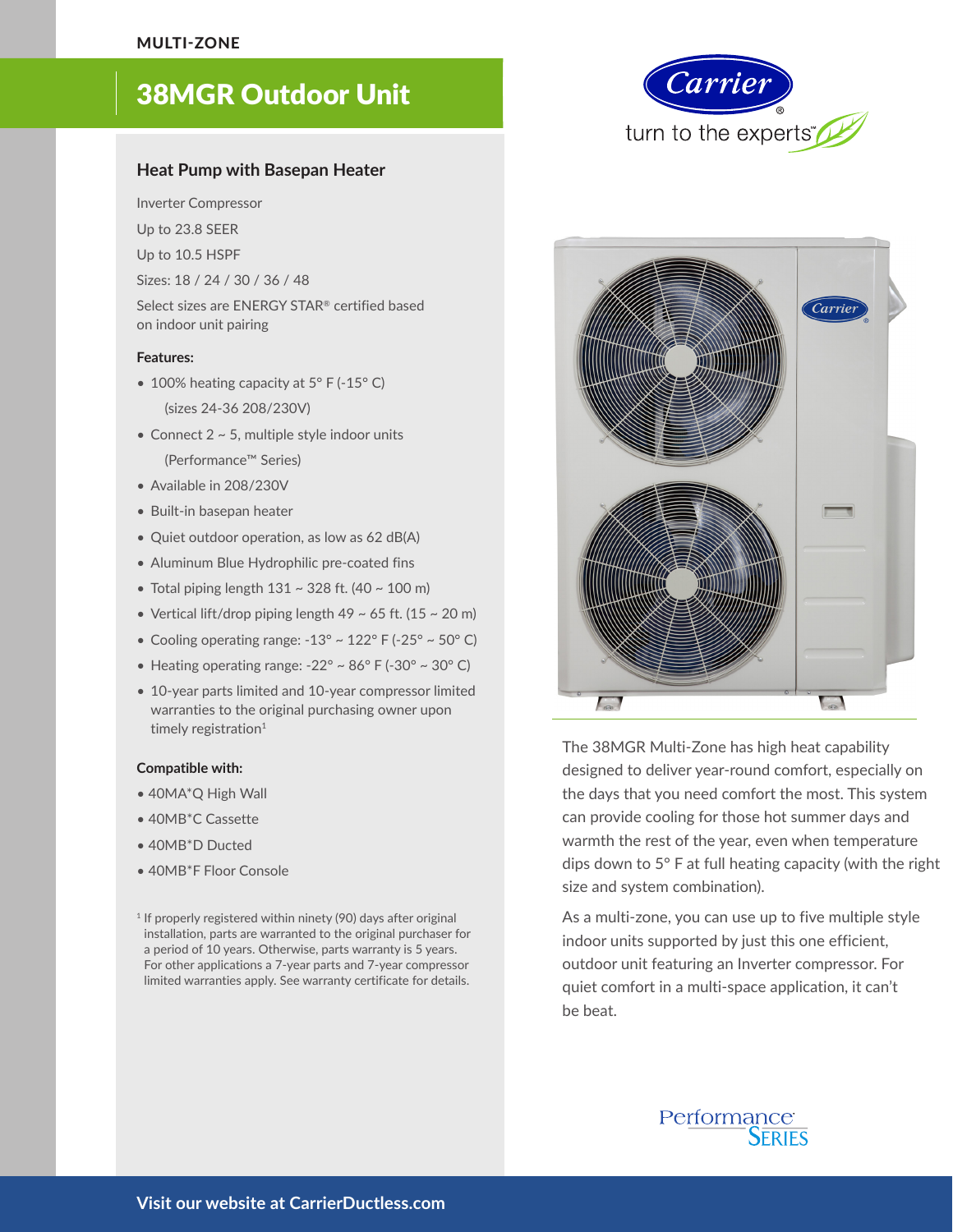## **38MGR Outdoor Unit MULTI-ZONE**

| <b>HEAT PUMP</b>                        |                                        |                        |                                       |                              |                                                                                    |                                                                                    |                                                                                    |  |  |  |  |
|-----------------------------------------|----------------------------------------|------------------------|---------------------------------------|------------------------------|------------------------------------------------------------------------------------|------------------------------------------------------------------------------------|------------------------------------------------------------------------------------|--|--|--|--|
|                                         | <b>Size</b>                            |                        | 18                                    | 24                           | 30                                                                                 | 36                                                                                 | 48                                                                                 |  |  |  |  |
|                                         | <b>Outdoor Model</b>                   |                        | 38MGRQ18B--3                          | 38MGRQ24C--3                 | 38MGRQ30D--3                                                                       | 38MGRQ36D--3                                                                       | 38MGRQ48E--3                                                                       |  |  |  |  |
| <b>System</b>                           | Max Number of Zones                    |                        | 2                                     | 3                            | 4                                                                                  | 4                                                                                  | 5                                                                                  |  |  |  |  |
|                                         | <b>ENERGY STAR®</b>                    |                        | <b>YES</b>                            | <b>YES</b>                   | <b>YES</b>                                                                         | <b>YES</b>                                                                         | <b>YES</b>                                                                         |  |  |  |  |
| <b>Performance</b><br><b>Non-Ducted</b> | Cooling System Tons                    |                        | 1.5                                   | 2.0                          | 2.5                                                                                | 3.0                                                                                | 4.0                                                                                |  |  |  |  |
|                                         | <b>Cooling Rated Capacity</b>          | Btu/h                  | 18,000                                | 24,000                       | 30,000                                                                             | 36,000                                                                             | 48,000                                                                             |  |  |  |  |
|                                         | Cooling Cap. Range Min - Max           | Btu/h                  | 5,810~21,940                          | 7,880~33,510                 | 8,090~41,470                                                                       | 8,560~45,020                                                                       | 8,560~53,160                                                                       |  |  |  |  |
|                                         | <b>SEER</b>                            |                        | 22.5                                  | 23.0                         | 23.8                                                                               | 21.5                                                                               | 22.4                                                                               |  |  |  |  |
|                                         | EER                                    |                        | 12.5                                  | 12.5                         | 12.5                                                                               | 13.5                                                                               | 12.5                                                                               |  |  |  |  |
|                                         | Heating Rated Capacity (47°F)<br>Btu/h |                        | 19,000                                | 23,000                       | 28,000                                                                             | 36,000                                                                             | 48,000                                                                             |  |  |  |  |
|                                         | Heating Maximum Capacity (5°F)         | Btu/h                  | 13,900                                | 23,000                       | 28,000                                                                             | 36,000                                                                             | 36,000                                                                             |  |  |  |  |
|                                         | Heating Maximum Capacity (-13°F)       | Btu/h                  | 6,540                                 | 17,590                       | 20,650                                                                             | 27,690                                                                             | 28,050                                                                             |  |  |  |  |
|                                         | Heating Cap. Range Min - Max           | Btu/h                  | 5,760~24,480                          | 6,010~36,180                 | 6,350~41,950                                                                       | 7,210~50,350                                                                       | 7,210~55,820                                                                       |  |  |  |  |
|                                         | <b>HSPF</b>                            |                        | 10.3                                  | 9.8                          | 10.0                                                                               | 10.5                                                                               | 10.2                                                                               |  |  |  |  |
|                                         | COP (47°F)                             | W/W                    | 3.6                                   | 3.9                          | 3.8                                                                                | 3.8                                                                                | 3.6                                                                                |  |  |  |  |
|                                         | COP(5° F)                              | W/W                    | 2.2                                   | 2.1                          | 2.0                                                                                | 1.8                                                                                | 2.0                                                                                |  |  |  |  |
|                                         | <b>ENERGY STAR®</b>                    |                        | <b>NO</b>                             | <b>YES</b>                   | <b>NO</b>                                                                          | <b>NO</b>                                                                          | <b>NO</b>                                                                          |  |  |  |  |
|                                         | Cooling System Tons                    |                        | 1.5                                   | 1.9                          | 2.4                                                                                | 3.0                                                                                | 4.0                                                                                |  |  |  |  |
|                                         | <b>Cooling Rated Capacity</b>          | Btu/h                  | 18,000                                | 23,000                       | 29,000                                                                             | 35,500                                                                             | 48,000                                                                             |  |  |  |  |
|                                         | Cooling Cap. Range Min - Max           | Btu/h                  | 5,795~20,708                          | 7,765~31,955                 | 8,060~39,990                                                                       | 8,510~42,635                                                                       | 8,510~52,580                                                                       |  |  |  |  |
|                                         | <b>SEER</b>                            |                        | 20.45                                 | 21.0                         | 21.65                                                                              | 19.25                                                                              | 20.0                                                                               |  |  |  |  |
| <b>Performance</b>                      | EER                                    |                        | 12.15                                 | 12.5                         | 12.0                                                                               | 12.15                                                                              | 11.3                                                                               |  |  |  |  |
| <b>Combination</b>                      | Heating Rated Capacity (47°F)          | Btu/h                  | 18,750                                | 22,000                       | 28,000                                                                             | 36,000                                                                             | 49,000                                                                             |  |  |  |  |
| <b>Ducted and</b>                       | Heating Maximum Capacity (5°F)         | Btu/h                  | 14,150                                | 22,000                       | 28,000                                                                             | 35,500                                                                             | 36,400                                                                             |  |  |  |  |
| <b>Non-Ducted</b>                       | Heating Maximum Capacity (-13°F)       | Btu/h                  | 6,350                                 | 17,480                       | 20,520                                                                             | 27,245                                                                             | 27,600                                                                             |  |  |  |  |
|                                         | Heating Cap. Range Min - Max           | Btu/h                  | 5,650~24,365                          | 5,980~36,190                 | 6,275~42,305                                                                       | 7,045~47,800                                                                       | 7,045~54,935                                                                       |  |  |  |  |
|                                         | <b>HSPF</b>                            |                        | 9.9                                   | 9.3                          | 9.5                                                                                | 9.9                                                                                | 10.2                                                                               |  |  |  |  |
|                                         | COP (47°F)                             | W/W                    | 3.7                                   | 3.9                          | 3.7                                                                                | 3.7                                                                                | 3.5                                                                                |  |  |  |  |
|                                         | COP(5° F)                              | W/W                    | 2.1                                   | 2.0                          | 2.0                                                                                | 1.8                                                                                | 1.9                                                                                |  |  |  |  |
| <b>Performance</b>                      | <b>ENERGY STAR®</b>                    |                        | <b>NO</b>                             | <b>YES</b>                   | <b>NO</b>                                                                          | <b>NO</b>                                                                          | <b>NO</b>                                                                          |  |  |  |  |
|                                         | Cooling System Tons                    |                        | 1.5                                   | $1.8\,$                      | 2.3                                                                                | 2.9                                                                                | 4.0                                                                                |  |  |  |  |
|                                         | <b>Cooling Rated Capacity</b>          | Btu/h                  | 18,000                                | 22,000                       | 28,000                                                                             | 35,000                                                                             | 48,000                                                                             |  |  |  |  |
|                                         | Cooling Cap. Range Min - Max           | Btu/h                  | 5,780~19,476                          | 7,650~30,400                 | 8,030~38,510                                                                       | 8,460~40,250                                                                       | 8,460~52,000                                                                       |  |  |  |  |
|                                         | SEER                                   |                        | 18.4                                  | 19.0                         | 19.5                                                                               | 17.0                                                                               | 17.6                                                                               |  |  |  |  |
|                                         | EER                                    |                        | 11.8                                  | 12.5                         | 11.5                                                                               | 10.8                                                                               | 10.1                                                                               |  |  |  |  |
|                                         | Heating Rated Capacity (47°F)          | Btu/h                  | 18,500                                | 21,000                       | 28,000                                                                             | 36,000                                                                             | 50,000                                                                             |  |  |  |  |
| <b>Ducted</b>                           | Heating Maximum Capacity (5°F)         | Btu/h                  | 14,400                                | 21,000                       | 28,000                                                                             | 35,000                                                                             | 36,800                                                                             |  |  |  |  |
|                                         | Heating Maximum Capacity (-13°F)       | Btu/h                  | 6,160                                 | 17,370                       | 20,390                                                                             | 26,800                                                                             | 27,180                                                                             |  |  |  |  |
|                                         | Heating Cap. Range Min - Max           | Btu/h                  | 5,539~24,249                          | 5,950~36,200                 | 6,200~42,660                                                                       | 6,880~45,250                                                                       | 6,880~54,050                                                                       |  |  |  |  |
|                                         | <b>HSPF</b>                            |                        | 9.4                                   | 8.8                          | 9.0                                                                                | 9.2                                                                                | 10.1                                                                               |  |  |  |  |
|                                         | COP (47°F)                             | W/W                    | 3.8                                   | $3.8\,$                      | 3.6                                                                                | 3.6                                                                                | 3.4                                                                                |  |  |  |  |
|                                         | COP(5° F)                              | W/W                    | 2.1                                   | 2.0                          | 2.0                                                                                | 1.7                                                                                | 1.8                                                                                |  |  |  |  |
| <b>Operating</b>                        | Cooling Outdoor DB Min - Max           | $\circ$ F ( $\circ$ C) | $-13 - 122$ ( $-25 - 50$ )            | $-13 - 122$ ( $-25 - 50$ )   | $-13 - 122$ ( $-25 - 50$ )                                                         | $-13 - 122$ ( $-25 - 50$ )                                                         | $-13 - 122$ ( $-25 - 50$ )                                                         |  |  |  |  |
|                                         | Heating Outdoor DB Min - Max           | $\circ$ F ( $\circ$ C) | $-22 - 86 (-30 - 30)$                 | $-22 - 86 (-30 - 30)$        | $-22 - 86 (-30 - 30)$                                                              | $-22 - 86 (-30 - 30)$                                                              | $-22 - 86 (-30 - 30)$                                                              |  |  |  |  |
| Range                                   |                                        |                        |                                       |                              |                                                                                    |                                                                                    |                                                                                    |  |  |  |  |
| <b>Piping</b>                           | <b>Total Piping Length</b>             | ft $(m)$               | 131 (40)                              | 197 (60)                     | 263 (80)                                                                           | 328 (100)                                                                          | 328 (100)                                                                          |  |  |  |  |
|                                         | Piping to furthest FCU                 | ft $(m)$               | 82 (25)                               | 98 (30)                      | 115(35)                                                                            | 115 (35)                                                                           | 115(35)                                                                            |  |  |  |  |
|                                         | Drop (Outdoor above Indoor)            | ft $(m)$               | 49 (15)                               | 49 (15)                      | 49 (15)                                                                            | 65 (20)                                                                            | 65 (20)                                                                            |  |  |  |  |
|                                         | Lift (Outdoor below Indoor)            | ft $(m)$               | 49 (15)                               | 49 (15)                      | 49 (15)                                                                            | 65 (20)                                                                            | 65 (20)                                                                            |  |  |  |  |
|                                         | Pipe Connection Size - Liquid          | in (mm)                | $\frac{1}{4}$ x 2 (6.35 x 2)          | $\frac{1}{4}$ x 3 (6.35 x 3) | $\frac{1}{4}$ x 4 (6.35 x 4)                                                       | $\frac{1}{4}$ x 4 (6.35 x 4)                                                       | $\frac{1}{4}$ x 5 (6.35 x 5)                                                       |  |  |  |  |
|                                         | Pipe Connection Size - Suction         | in $(mm)$              | $\frac{3}{8}$ x 2 (9.52 x 2)          | $\frac{3}{8}$ x 3 (9.52 x 3) | $\frac{1}{2} \times 1 + \frac{3}{8} \times 3$<br>$(12.7 \times 1 + 9.52 \times 3)$ | $\frac{1}{2} \times 1 + \frac{3}{8} \times 3$<br>$(12.7 \times 1 + 9.52 \times 3)$ | $\frac{1}{2} \times 2 + \frac{3}{8} \times 3$<br>$(12.7 \times 2 + 9.52 \times 3)$ |  |  |  |  |
| <b>Electrical</b>                       | Voltage, Phase, Cycle                  | V/Ph/<br>Hz            | 208/230-1-60                          | 208/230-1-60                 | 208/230-1-60                                                                       | 208/230-1-60                                                                       | 208/230-1-60                                                                       |  |  |  |  |
|                                         | Power Supply                           |                        | Indoor unit powered from outdoor unit |                              |                                                                                    |                                                                                    |                                                                                    |  |  |  |  |
|                                         | <b>MCA</b><br>А.                       |                        | 18                                    | 25                           | 30                                                                                 | 35                                                                                 | 35                                                                                 |  |  |  |  |
|                                         | MOCP - Fuse Rating                     | А.                     | 25                                    | 35                           | 45                                                                                 | 50                                                                                 | 50                                                                                 |  |  |  |  |
| Outdoor                                 | Unit Width                             | in $(mm)$              | 37.31 (948)                           | 41.22 (1047)                 | 41.22 (1047)                                                                       | 41.15 (1045)                                                                       | 41.15 (1045)                                                                       |  |  |  |  |
|                                         | Unit Height                            | in $(mm)$              | 27.64 (702)                           | 31.88 (810)                  | 31.88 (810)                                                                        | 52.48 (1333)                                                                       | 52.48 (1333)                                                                       |  |  |  |  |
|                                         | Unit Depth                             | in (mm)                | 14.82 (376)                           | 17.91 (455)                  | 17.91 (455)                                                                        | 17.63 (448)                                                                        | 17.63 (448)                                                                        |  |  |  |  |
|                                         | Net Weight                             | lbs (kg)               | 105.8 (48)                            | 149.9 (68)                   | 156.5(71)                                                                          | 221.6 (100.5)                                                                      | 223.8 (101.5)                                                                      |  |  |  |  |
|                                         | Airflow                                | <b>CFM</b>             | 1,390                                 | 2,130                        | 2,130                                                                              | 4,500                                                                              | 4,500                                                                              |  |  |  |  |
|                                         | Sound Pressure                         | dB(A)                  | 62                                    | 63                           | 62                                                                                 | 64                                                                                 | 64                                                                                 |  |  |  |  |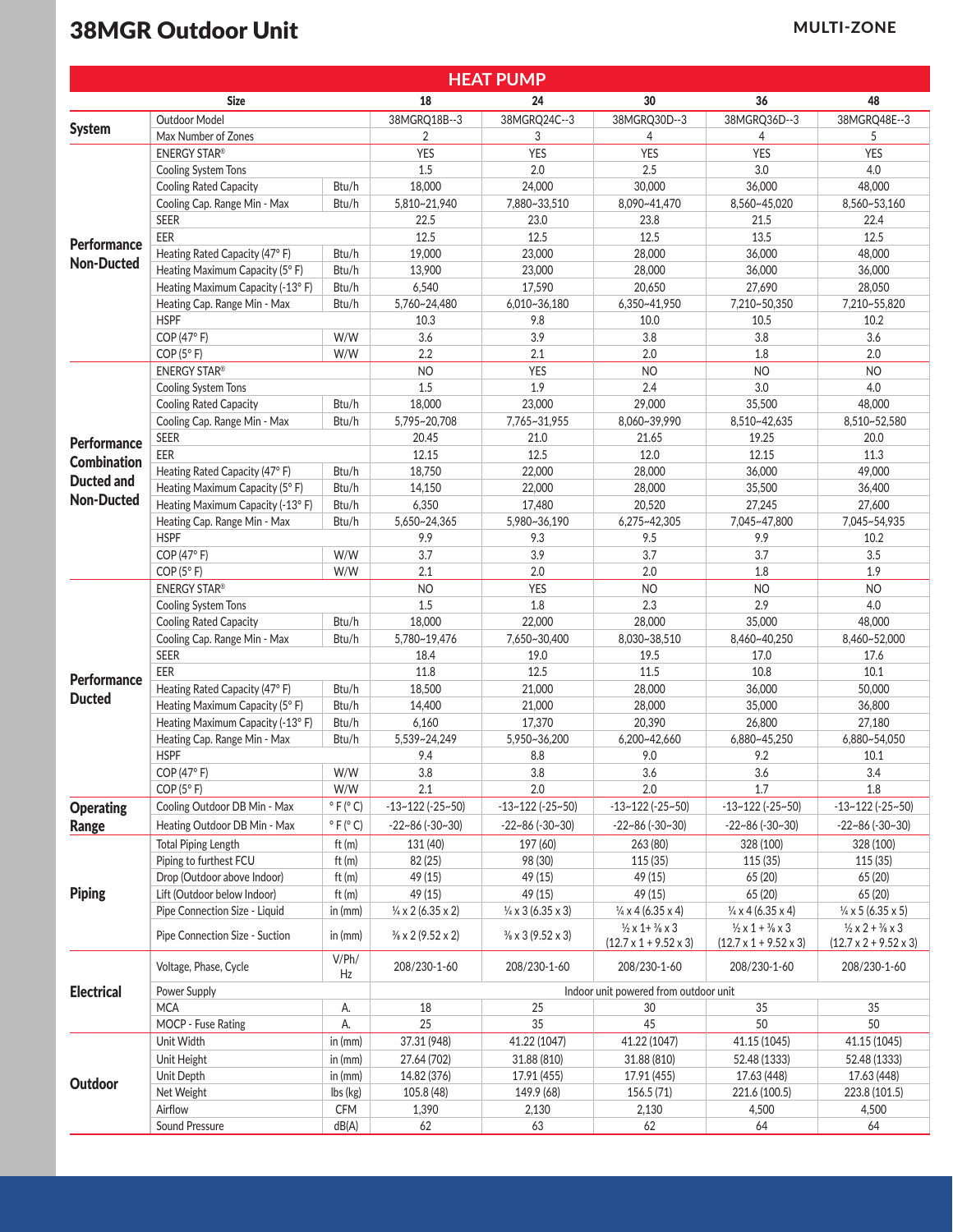| <b>Compatibility</b>        |              |              |              |              |              |              |  |  |  |  |
|-----------------------------|--------------|--------------|--------------|--------------|--------------|--------------|--|--|--|--|
|                             |              |              |              |              |              |              |  |  |  |  |
| Indoor Unit <sup>1</sup>    |              | 38MGRQ18B--3 | 38MGRQ24C--3 | 38MGRQ30D--3 | 38MGRQ36D--3 | 38MGRQ48E--3 |  |  |  |  |
|                             | 40MAQB09B--3 |              |              |              |              |              |  |  |  |  |
|                             | 40MAQB12B--3 | $\bullet$    |              | $\bullet$    | $\bullet$    | C            |  |  |  |  |
| 40MAQ High Wall             | 40MAQB18B--3 |              |              |              |              |              |  |  |  |  |
|                             | 40MAQB24B--3 |              |              | $\bullet$    | $\bullet$    | $\bullet$    |  |  |  |  |
|                             | 40MBQB09C--3 |              |              |              |              |              |  |  |  |  |
| 40MB*C Cassette             | 40MBQB12C--3 | $\bullet$    |              | $\bullet$    | $\bullet$    | $\bullet$    |  |  |  |  |
|                             | 40MBQB18C--3 |              |              |              | $\bullet$    |              |  |  |  |  |
|                             | 40MBQB09D--3 | $\bullet$    |              |              | $\bullet$    |              |  |  |  |  |
| 40MB*D Ducted               | 40MBQB12D--3 |              |              |              |              |              |  |  |  |  |
|                             | 40MBQB18D--3 |              |              |              |              |              |  |  |  |  |
|                             | 40MBQB24D--3 |              |              |              |              |              |  |  |  |  |
| <b>40MB*F Floor Console</b> | 40MBQB09F--3 |              |              |              |              |              |  |  |  |  |
|                             | 40MBQB12F--3 |              |              |              |              |              |  |  |  |  |